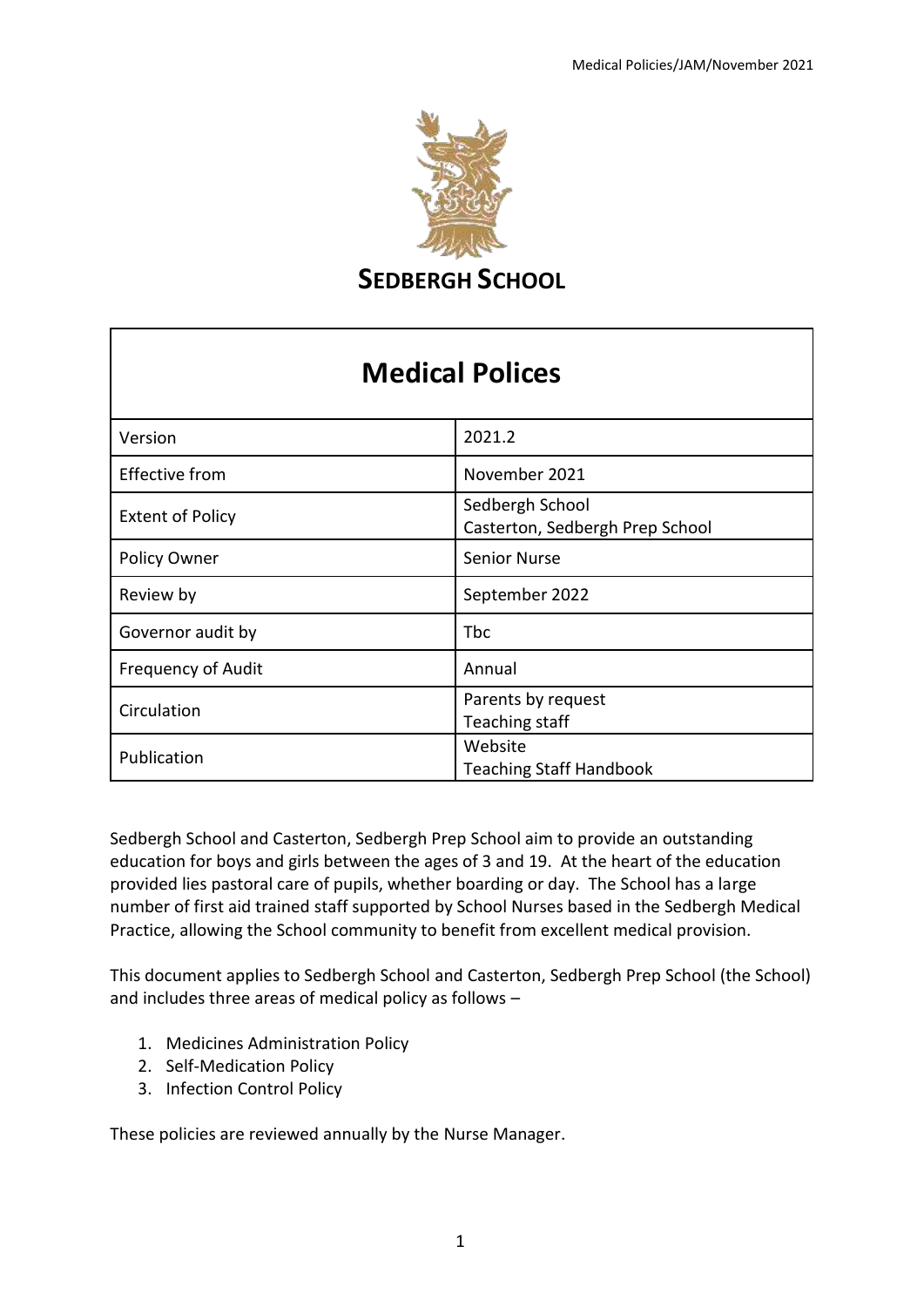## Emergency Procedures

- 1. In case of emergency contact the Duty Nurse directly on 07799 696 897.
- 2. Also call an ambulance on 999. Be ready with the following information:
	- Your telephone number
	- Give your location as Sedbergh School/Casterton, Sedbergh Prep School and the building or sports field.
	- Give the name of the approaching road, eg Busk Lane and the exact entrance to use.
	- Your name
	- Brief description of pupil's symptoms
	- Any rendezvous point to meet the ambulance.
- 3. Speak clearly and slowly and be prepared to repeat the information if requested.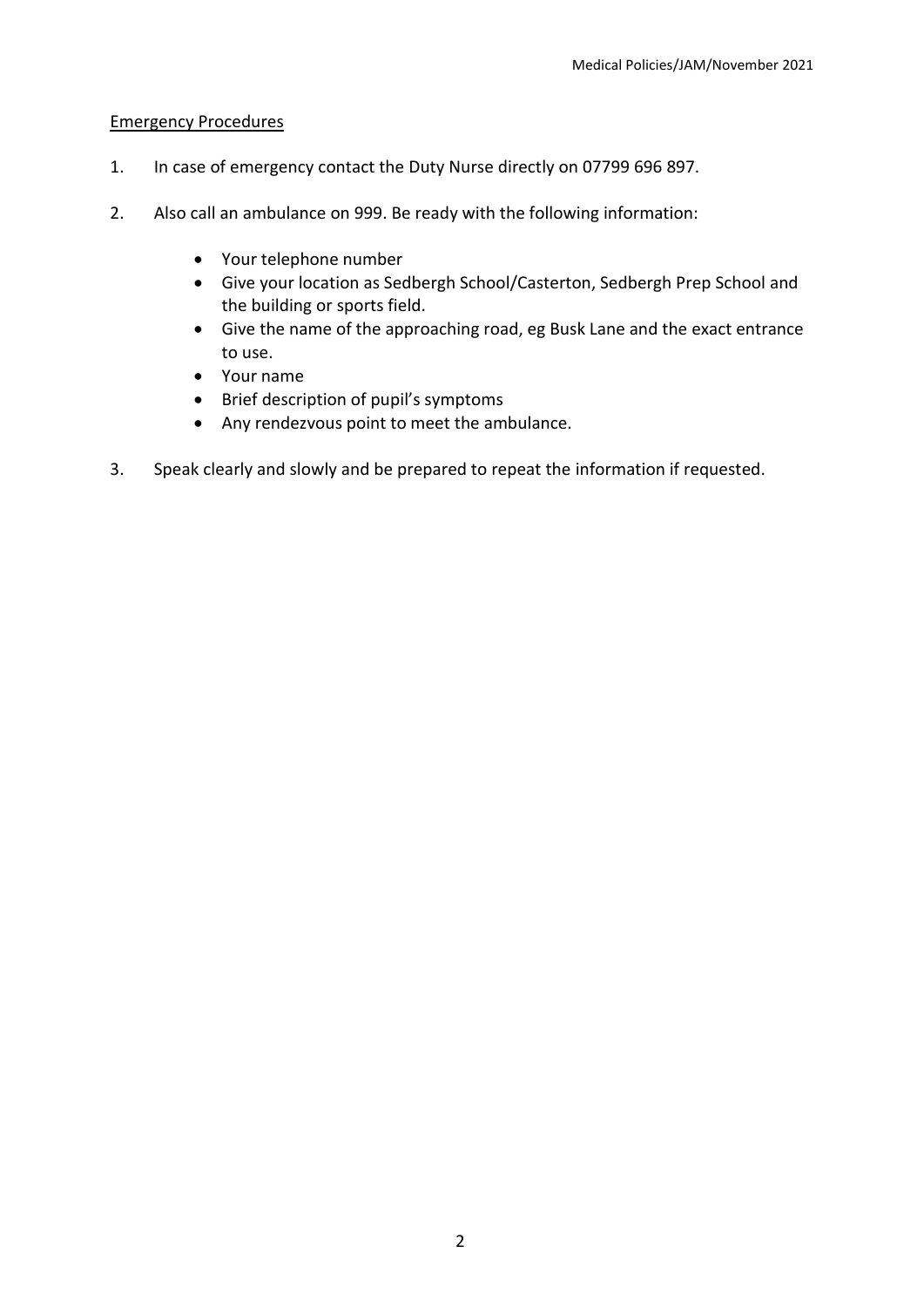# **MEDICINE ADMINISTRATION POLICY**

- 1. The philosophy of this policy is to ensure that all pupils at the School have safe access to any medication they require to meet their medical needs in order that they can access the school curriculum. This is in line with "Supporting Pupils at School with Medical Conditions" published by the Department of Health and Department for Education and Employment (www.education.gov.uk).
- 2. Most pupils will at some time have a medical condition that may affect their participation in school activities. For many this will be a short-term illness requiring a short course of medication.
- 3. Other pupils have medical conditions that, if not properly managed, could limit their access to the curriculum. Such pupils are regarded as having **medical needs**. Most children with medical needs are able to fully participate in the curriculum with some support from the medical staff. School staff may need to take extra care in supervising some activities to make sure that these pupils and others are not put at risk.
- 4. The medical staff will prepare individual health care plans for all pupils with medical needs. This will help identify the necessary safety measures to support the pupil and ensure that they and others will not be put at risk. A copy is held in the pupil's documents in iSAMS.
- 5. Staff will always try to encourage the involvement of parents or guardians; however, when pupils are seen and assessed, medical staff recognise that if a pupil is deemed Gillick competent they are able to consent to their own treatment. Gillick competence is when a child under 16 has demonstrated that they have sufficient competence, intelligence and understanding of the proposed treatment to allow them to make that decision without parental or guardian involvement.

### Liability

- 6. The prescribing doctor is responsible for the safety of prescription only medicines (POMs), such as interactions and side effects.
- 7. The School Governing Body is responsible, under the Health and Safety at Work etc Act 1974, for making sure that a School has a Health & Safety Policy, which includes procedures for supporting pupils with medical needs, including managing medication.
- 8. The employer must also ensure that their insurance arrangements provide full cover for staff acting within the scope of their employment. In the event of legal action over an allegation of negligence regarding medicine storage or administration, the employer rather than the employee is likely to be held responsible. It is the School's responsibility to ensure that correct procedures are followed. Keeping accurate records in schools is helpful in such circumstances. Teachers and staff are expected to use their best endeavours at all times, particularly in emergencies. In general, the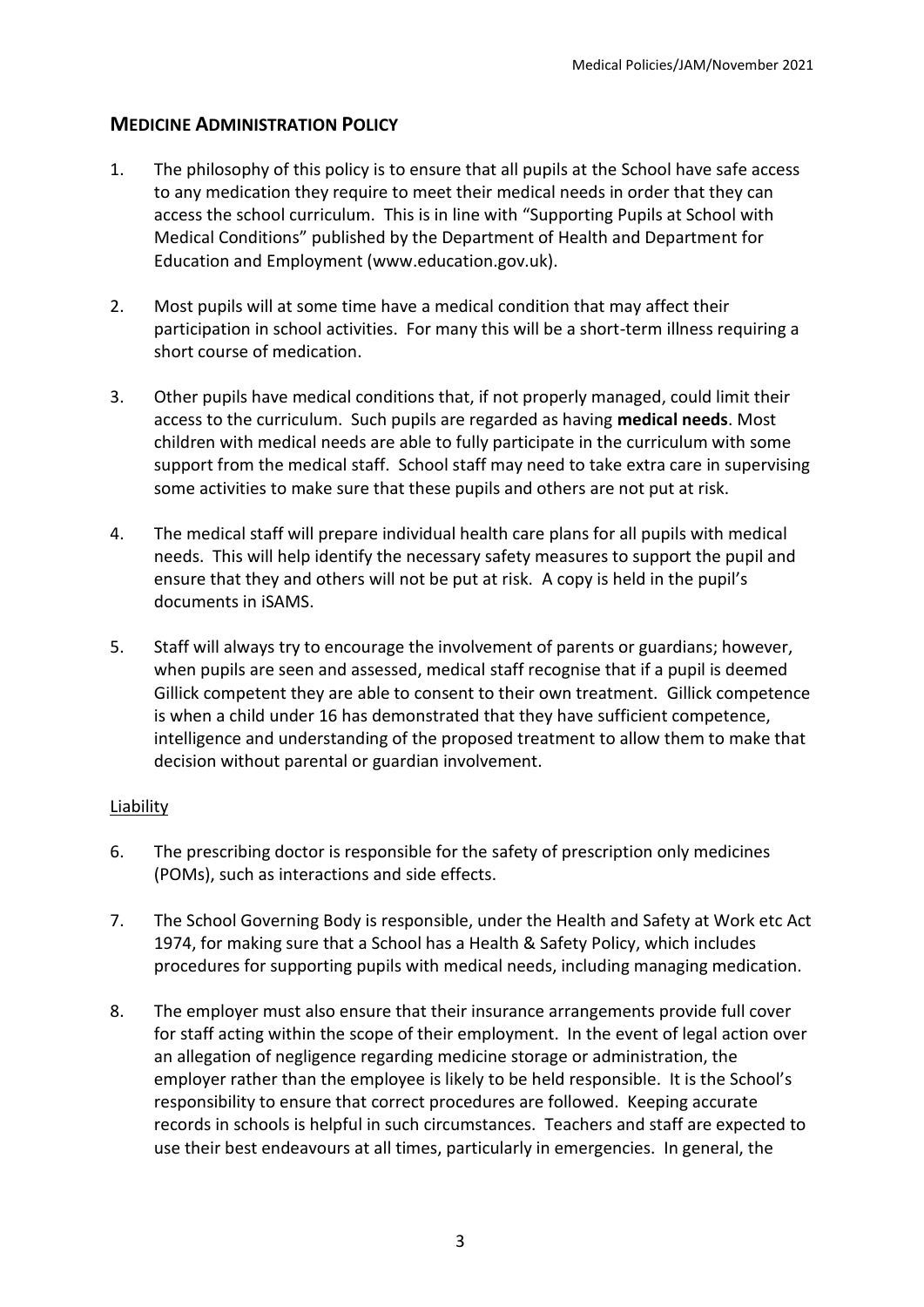consequences of taking no action are likely to be more serious than trying to assist in an emergency.

9. Medical staff will ensure that house staff will have appropriate training to support pupils with medical needs. Any member of staff who is responsible for administering prescribed medication will have appropriate training and guidance. He or she needs to be aware of possible side effects and what to do if they occur.

## Short Term Medical Needs

- 10. Many pupils will have short-term medical needs at School. This may require, for example, a short course of antibiotics. In these cases the School Doctor will issue a prescription, which will be presented and dispensed by the chemist. New prescriptions will need to be collected by the AHSM and pink short-term medication chart will be written up and signing by the duty nurse, which will include the following information:
	- a. Medical condition
	- b. Name of drug
	- c. Strength of preparation
	- d. Frequency of administration

Information about side effects must be read by the person administering the medication.

11. The chart will have boxes for the AHSM / duty tutor to initial for each dose that has been dispensed. These records must be kept in the house and not destroyed.

## Long Term Medical Needs

- 12. The medical team will prepare, when necessary a written health care plan for such pupils, involving parents, School staff and relevant health care professionals. This will include:
	- a. Details of pupil's condition
	- b. Special requirements eg dietary need pre-activity precautions
	- c. Medication and any side effects
	- d. What to do, and who to contact in an emergency
- 13. One copy will be sent to the pupil's home, and the details retained on the School intranet system. A copy will be kept in the Medical Centre.
- 14. The School Doctor will prescribe medication on a prescription form, which will be presented and dispensed by the chemist. The medication chart will need to be updated. The chart will also have boxes for the AHSM/duty tutor to initial for each dose dispensed. These records must never be destroyed.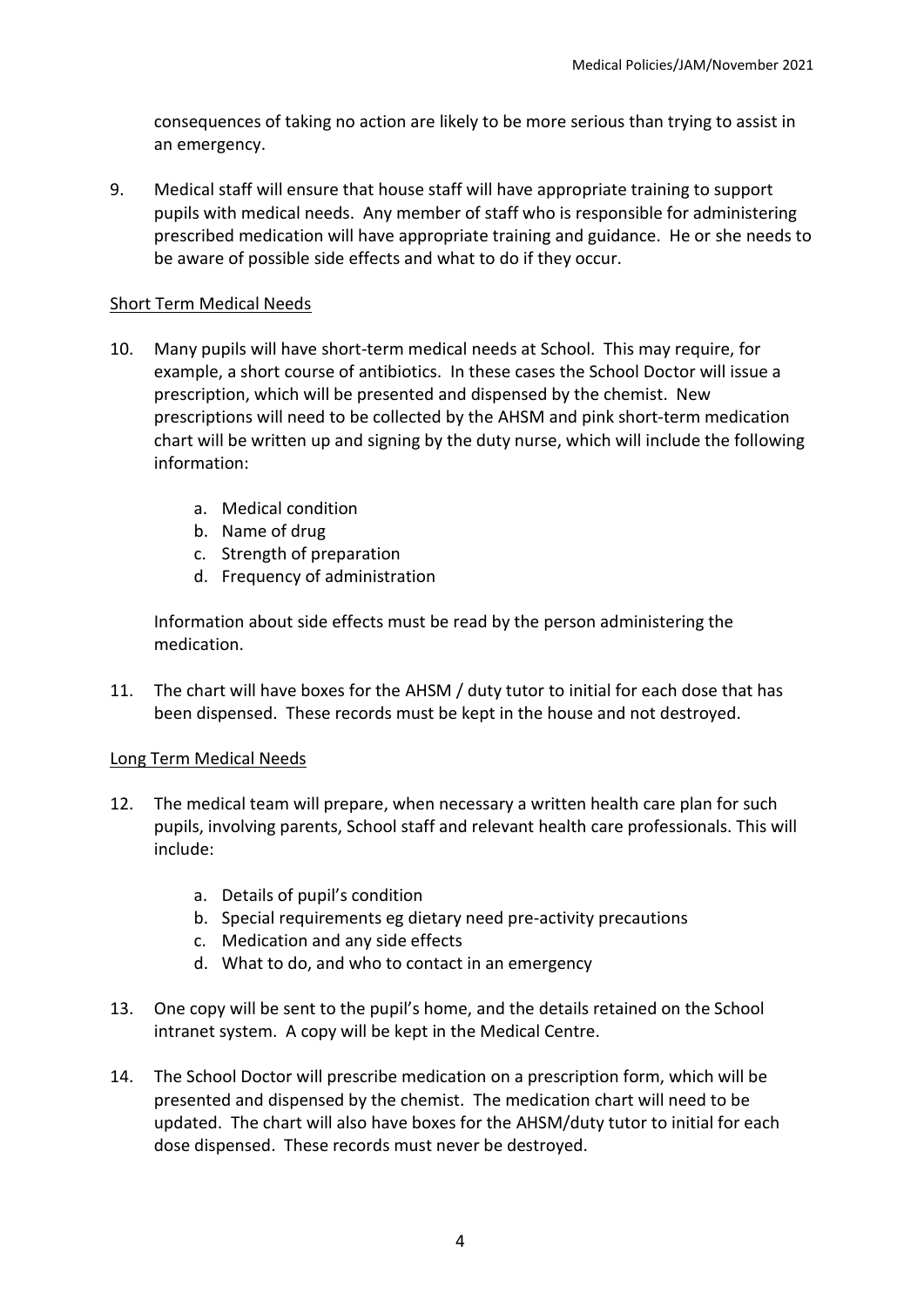## Non-Prescription Medication

- 15. Over the counter (OTC) preparations are potentially dangerous and should be treated with caution. Pupils may ask for painkillers such as paracetamol or ibuprofen from time to time. Parents may also wish for some pupils to take herbal or vitamin tablets. All medication must be reviewed by the School Doctor prior to administration.
- 16. Pupils should not possess OTC medication. In exceptional circumstances permission may be granted following written confirmation from a parent and a risk assessment from the School Doctor.
- 17. The following medication can be administered from house supplies:

## Calpol:

Child 5-11 years 250-500mg every four to six hours, maximum four doses in 24 hour period

## Paracetamol

10-15 year olds 1 x 500 mg tablets can be given from house supplies every four to six hours for pain or fever. No more than four in a 24 hour period.

16 years and over can take 1 to 2 x 500mg tablets every four to six hours. No more than eight tablets in a 24 hour period.

The pupil should be referred to the Medical Centre if they do not respond to paracetamol or require taking more than six doses in 48 hours. Paracetamol is only dangerous if taken to excess, and the pupil should be asked if they have taken any other medication prior to administration.

## Ibuprofen:

4-11 years check label

12 years and above 2 x 200mg with / after food. At least four hours in between doses, and no more than six tablets in a 24-hour period for pain and fever.

**Ibuprofen should not be given to asthmatics without medical clearance.** Side effects include indigestion.

## Antihistamine:

One dose of antihistamine (10mg Loratidine / 10mg Cetirizine) each day for allergic symptoms such as runny eyes, nose, sneezing or urticaria (itchy rash that looks like nettle stings). Some antihistamines can make pupils tired.

# **18. Aspirin must not be given to any pupil in any preparation unless prescribed by a doctor.**

19. These tablets should be recorded on record of administration of medication in houses.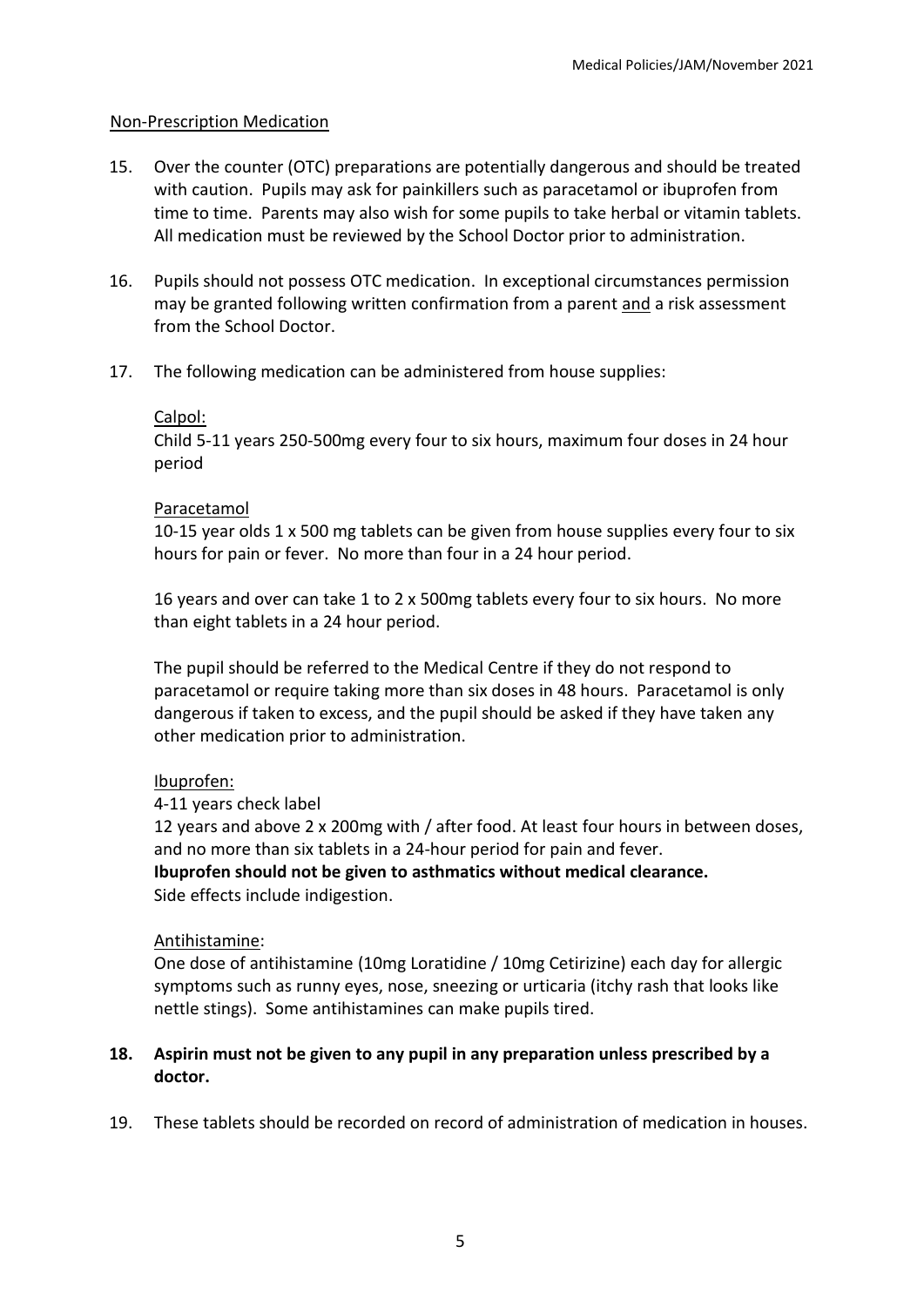### Self-Medication

See following Self-Medication Policy.

## Administering Medication

- 20. Any member of staff giving medicine to a pupil should check:
	- a. The pupil's name
	- b. Written instructions provided by parents or doctor
	- c. Prescribed dose
	- d. Expiry date
	- e. Allergy
	- f. Side effects
- 21. If in doubt about any of the procedures the member of staff should check with the parents or medical staff before taking further action.
- 22. Long term or short-term medication chart to be completed as appropriate.
- 23. In some circumstances, such as pupils with attention deficit disorder, controlled drugs such as methylphenidate is required. A controlled drug register must be completed by the AHSM / duty tutor for every dose given to the pupil and this medication should be stored inside a locked metal container located in the AHSM's office. The AHSM will be responsible for the safe storage of the keys.

### Documenting the Administration of Medication

24. The medication charts must be kept updated daily by AHSMs by recording the administration of medication in the appropriate boxes corresponding to the appropriate medication.

In the absence of an AHSM all medication can be documented on a daily administration chart that should be made available to all staff covering the AHSM to administer medication. The information will be transferred to the medication chart on the AHSM's return to acknowledge that it was administered.

A list of all house staff that will be responsible for the administration of medication along with initials and sample signatures must be kept at the front of the medication file for reference.

### Self-Management

25. Where it is safe to do so, being mindful of the safety of other pupils, pupils will be encouraged to self-medicate for their medical conditions. This applies for conditions such as asthma and diabetes. Pupils with these conditions will be allowed to carry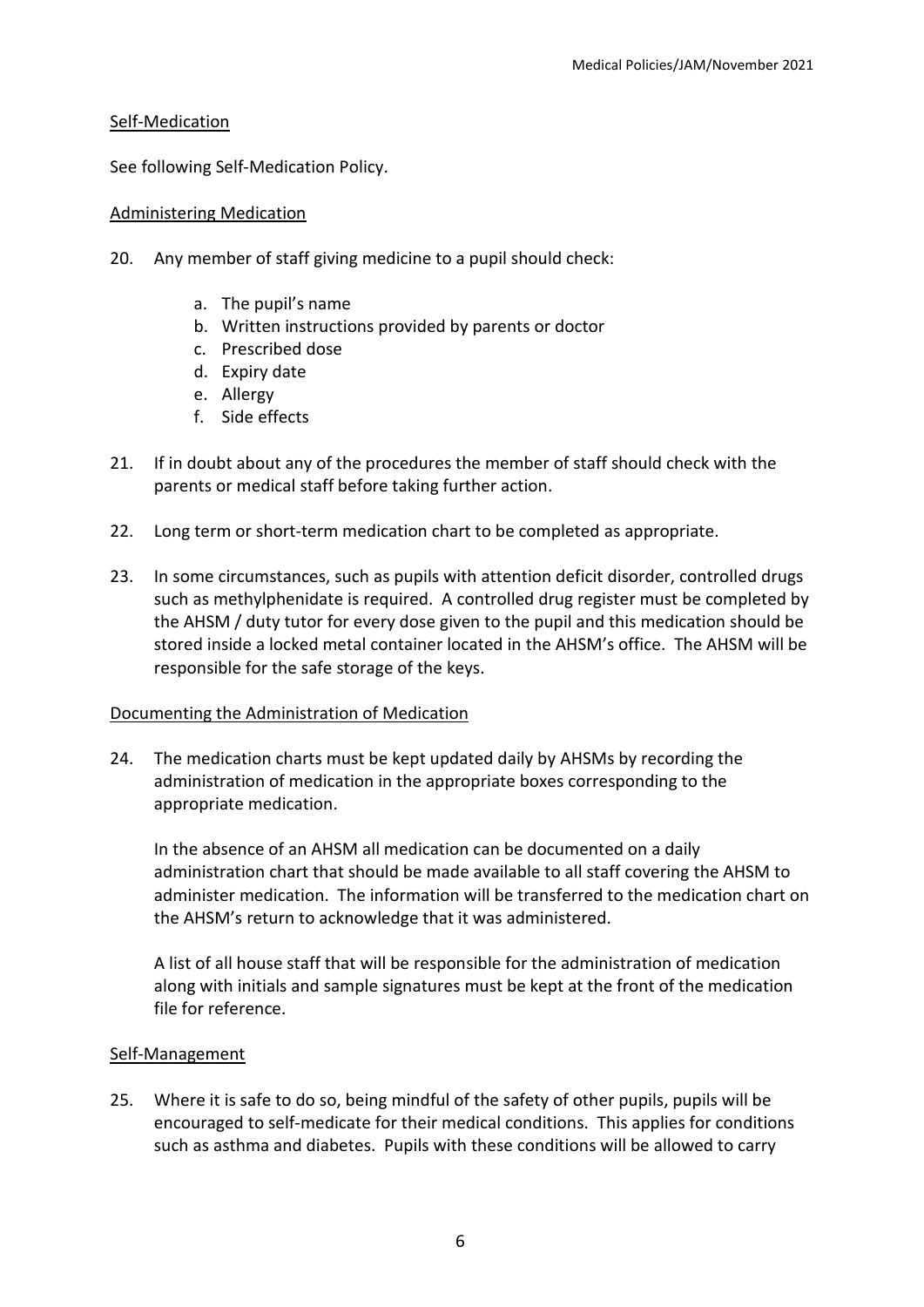their own inhalers or insulin (if contained in a pen device). The oral contraceptive pill will also be self-administered.

## Refusing Medication

26. If pupils refuse to take medication, School staff should not force them to do take it. The staff should inform the Housemaster/mistress, medical staff or parent as soon as possible.

## Parental Responsibility

27. Parents should inform medical staff in writing of any change in medical condition or medication that takes place out of term time in order that records can be amended as soon as possible.

## School Trips

- 28. Pupils with medical needs should be encouraged to participate in School trips where safety permits.
- 29. Staff supervising such trips should identify those pupils with medical needs from the Common Room and meet with medical staff to identify any risks associated with the trip. Arrangements may be necessary for additional medication.

### Sporting Activities

30. Most pupils with medical conditions should participate in all sport activities. Physical activity can benefit their overall social, mental and physical health and well-being. Any restrictions on a pupil's ability to participate in PE will be included in individual health care plans, as will appropriate emergency procedures.

### Storing Medication

- 31. Some medication may be harmful to anyone for whom they are not prescribed. The School has a duty to ensure the risks to the health of others are properly controlled.
- 32. Medication stocks in houses should be kept to a minimum. Prescribed medication should be in a container, which is labelled with the name of the pupil, name and dose of the drug and frequency of administration. Where a pupil requires two or more prescribed medicines, each should be in a separate container. With the exception of self-administered medicines, medication should be kept in a locked cupboard in each house. Controlled drugs should be kept in a locked metal container within this locked cupboard. Pupils should know where their medication is stored and who has the key. All house staff should know where to obtain keys to the medicine cabinet in case of emergency.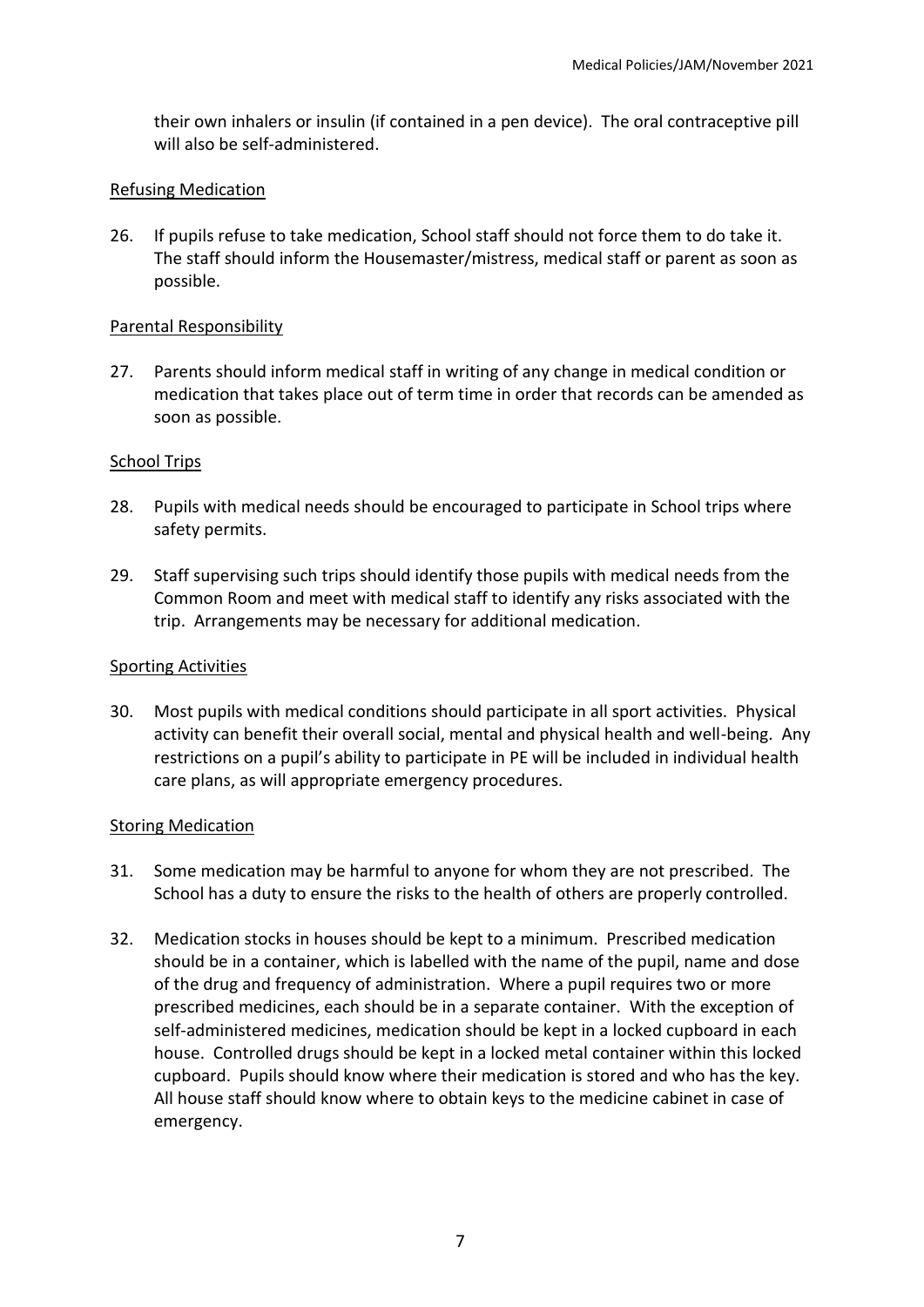33. Some medicines, such as insulin, need to be refrigerated. These medicines should be kept in a pharmacy fridge, with temperature gauge and lock. Parents should be encouraged to supply such a fridge for a pupil. Daily temperature readings should be recorded and the fridge locked, with the key kept by the pupil and the AHSM. A pharmacy fridge is available in the Medical Centre if required.

## Monitoring of Medication

33. In addition to regularly updating individual medical charts for pupils, the nursing team will also review and update the whole medication file once a term in each house. The drug cupboard will also be checked to ensure the contents adhere to prescribed medication and listed OTC medication. This will be documented at the front of the medication file.

## Disposal of Medicines

- 34. There should be ongoing review of medicine cupboards and any medication that has been changed and no longer in use should be returned to the chemist. The cupboards should be checked at the end of every half term and expired medicines identified and returned to the chemist.
- 35. There should be a monthly review of medicines in the medical centre by nursing staff and expired medication returned to the chemist.
- 36. School staff should not dispose of medicines. These should be returned to the chemist for disposal.

### Prescriptions

- 37. Repeat prescriptions can be ordered through the Medical Centre and will be ready in the chemist usually 48 hours later.
- 38. If a patient is prescribed a new prescription the School Nurse will contact the relevant AHSM to inform him/her that it is to be collected from the Medical Centre. A medication chart will be drawn up by the duty nurse.

## **Asthma, Diabetes and Anaphylaxis – common concerns**

### Asthma

39. People with asthma have airways that narrow as a reaction to various triggers. The triggers vary between individuals, but common ones include viral infections, cold air, grass pollen, animal fur and house dust mites. Exercise and stress can also precipitate asthma attacks in susceptible individuals. The narrowing or obstruction of airways causes difficulty in breathing and can be alleviated with treatment.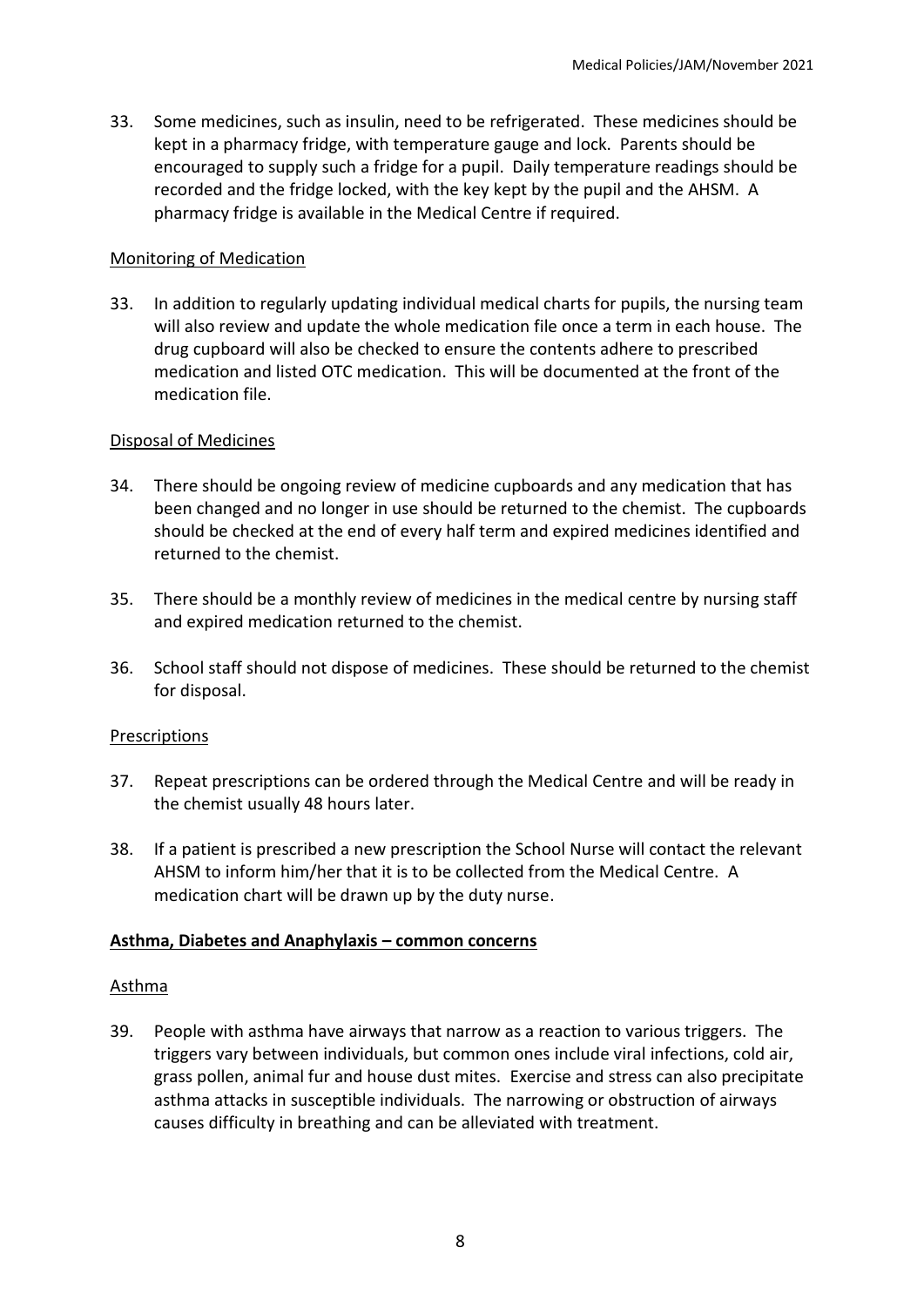- 40. Asthma attacks are characterised by coughing, wheezing and difficulty in breathing, especially breathing out. The affected person may be distressed and anxious and, in severe attacks the pupil's skin and lips may become blue. In these cases the pupil will not be able to talk in sentences and will only be able to speak a few words between breaths.
- 41. About one in seven children have asthma diagnosed at some time and about one in twenty children have asthma, which requires regular medical supervision.
- 42. There are several medications used to treat asthma administered by inhaler. Some are for long-term prevention, usually brown in colour (which will usually be kept in the house) and others to relieve symptoms, usually blue in colour. Reliever medication may be used in anticipation of a trigger such as exercise.
- 43. Most people with asthma will relieve their symptoms with medication using an inhaler. Children at School will be educated in the use of their inhalers and should take charge of and use their inhalers as required.
- 44. Pupils with asthma will have access to their inhalers at all times. They should be allowed to carry inhalers with them, especially during games periods.
- 45. The medication of any individual pupil with asthma will not necessarily be the same as the medication of another pupil with the same condition. Major side effects are extremely uncommon for asthma medications, but they can sometimes be made more severe if the pupil is taking other medication
- 46. Pupils should not take medication that has been prescribed for another pupil. If a pupil took a puff of another pupil's inhaler there are unlikely to be serious adverse effects. However the School should take appropriate disciplinary action if the owner or other pupils misuse inhalers.
- 47. Pupils with asthma should be encouraged to participate as fully as possible in tall aspects of School life, although special considerations me be needed before undertaking some activities. They must be allowed to take their reliever inhaler with them all off-site activities. Physical activity will benefit pupils with asthma in the same way as other pupils. They may, however, need to take precautionary measures and use their reliever inhaler before any physical exertion. Pupils with asthma should be encouraged to undertake warm up exercised before rushing into sudden activity, especially when the weather is cold. They should not be forced to take part if they feel unwell, but referred to the Medical Centre.
- 48. The health care plan will identify the severity of a pupil's asthma, individual symptoms and any particular triggers, such as exercise or cold air.
- 49. If a pupil is having an asthma attack, the person in charge should prompt them to use their reliever inhaler if they are not already doing so. It is also good practice to reassure and comfort them whilst, at the same time, encouraging them to breathe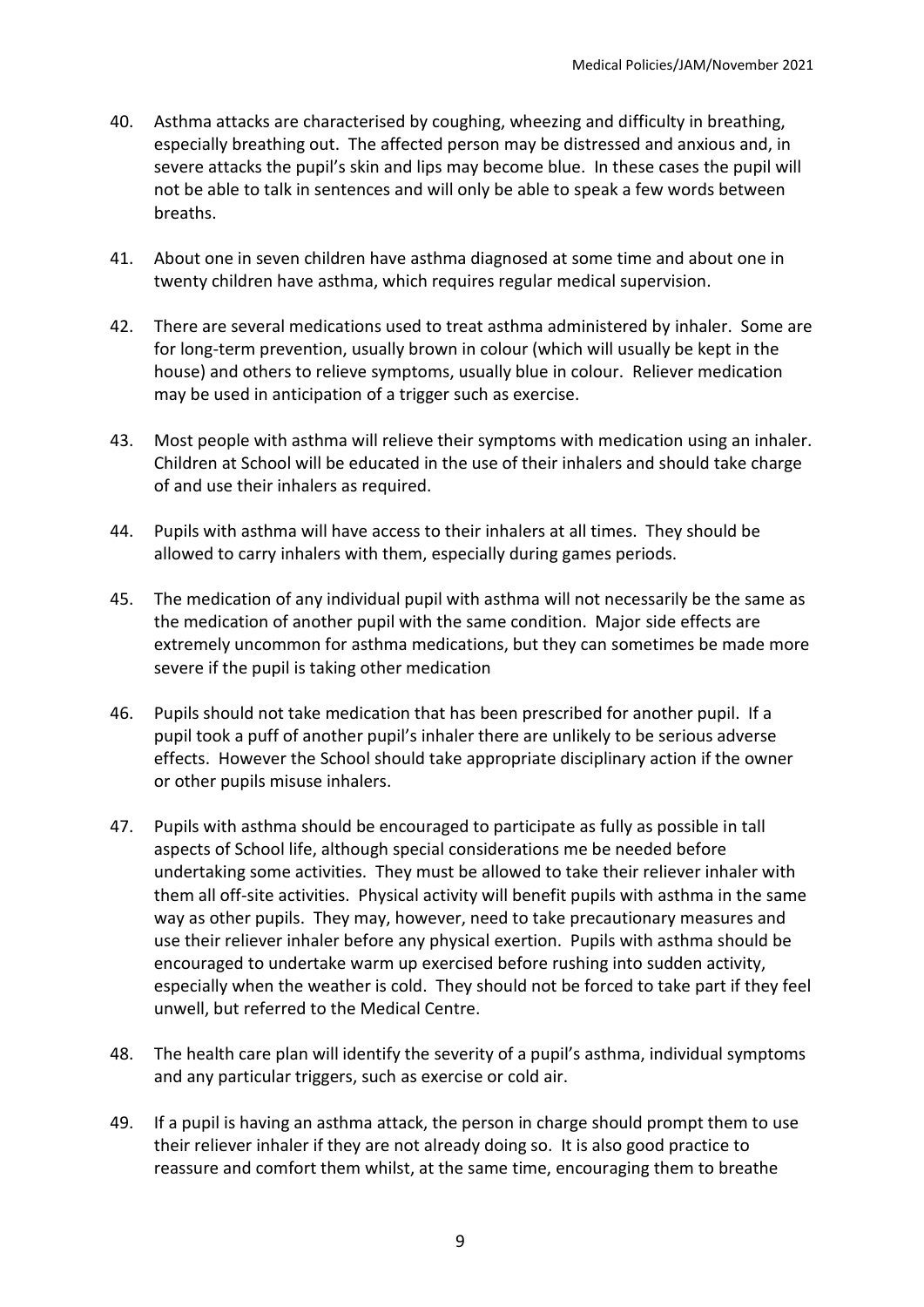slowly and deeply. The person in charge should not put his/her arm around the pupil, as this may restrict breathing. The pupil should sit rather than lie down.  $2 - 10$  puffs of their reliever inhaler can be given and repeated at 10-20 minutes if necessary whilst medical assistance is being sought

### Diabetes

- 50. Diabetes is a condition where the person's normal hormonal mechanisms do not control blood sugar levels. About one in 700 school-age children has diabetes. Children with diabetes normally need to have daily insulin injections, to monitor their blood glucose level and to eat regularly.
- 51. The medical staff and community diabetic nurses will educate pupils to administer their own insulin and staff would not be expected to perform this procedure.
- 52. Children with diabetes need to ensure that their blood glucose levels remain stable and may monitor their levels using a testing machine at regular intervals. They will be able to perform this duty themselves, but may require a suitable place to do this.
- 53. Pupils with diabetes must be allowed to eat regularly during the day. This may include eating snacks during class-time or prior to exercise. If a meal or snack is missed a hypoglycaemia episode (a hypo) during which their blood sugar level falls to too low a level. Staff in charge of physical educations classes or other physical activity should be aware of the need for pupils with diabetes to have a sugary drink to hand.
- 54. Staff should be aware that the following symptoms, either individually or combined, may be indicators of a hypo in a pupil with diabetes:
	- a. Hunger
	- b. Sweating
	- c. Drowsiness
	- d. Pallor
	- e. Glazed eyes
	- f. Shaking
	- g. Lack of concentration
	- h. Irritability
- 55. Each pupil may experience different symptoms and this should be identified in the health care plan.
- 56. If a pupil has a hypo, it is important that a fast-acting sugar, such as glucose rich gel, a sugary drink or a chocolate bar is given immediately. Slower acting starchy food such as a sandwich or two biscuits and a glass of milk should be given once the pupils has recovered, some 10-15 minutes later. If the pupil's recovery takes longer, or in cases of uncertainty call the Medical Centre, or 999.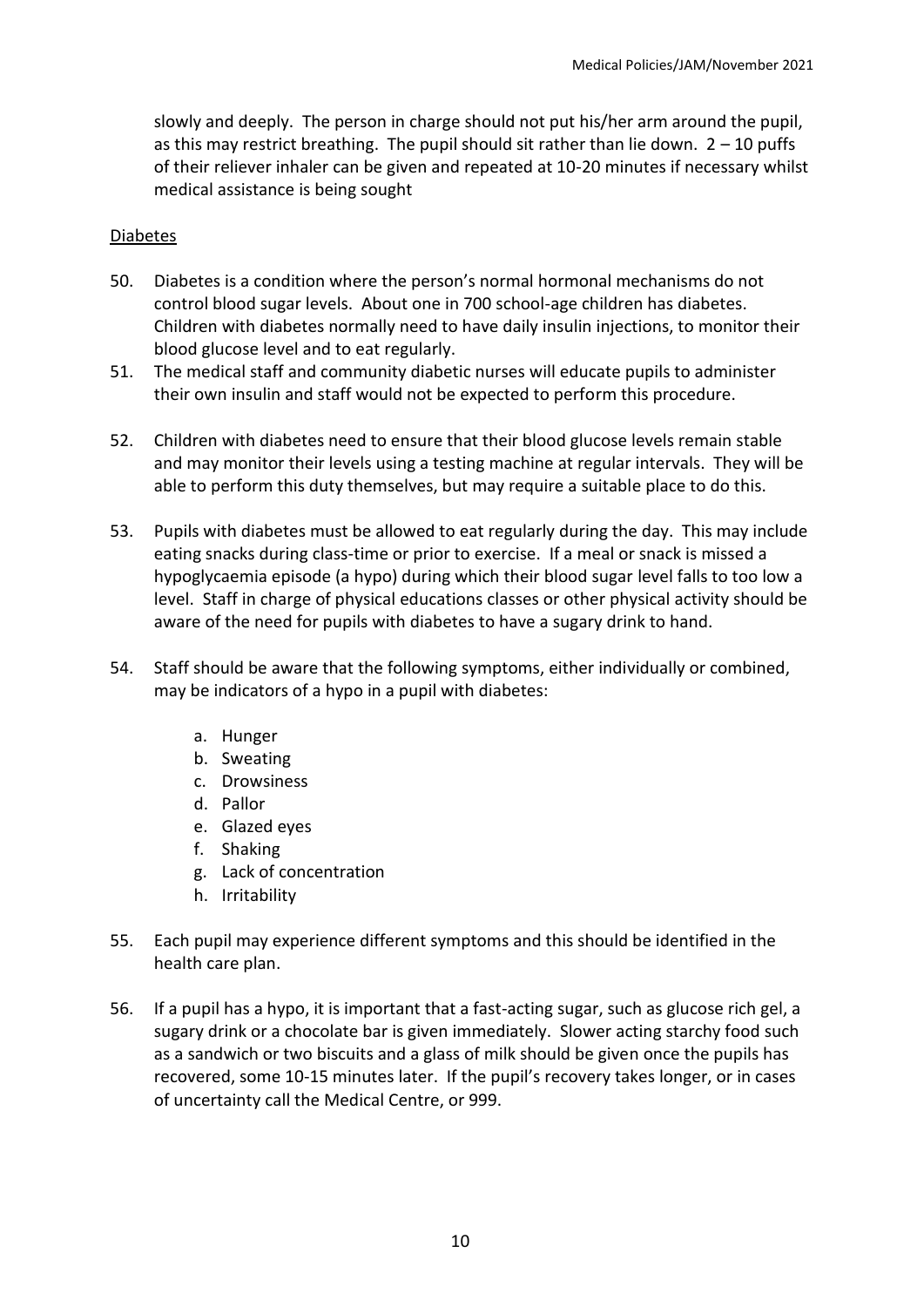57. Greater than usual need to go to the toilet or to drink, tiredness and weight loss may indicate poor diabetic control and this should be drawn to the attention of the medical staff.

## Anaphylaxis

- 58. Anaphylaxis is an extreme allergic reaction requiring urgent medical treatment. When such severe allergies are diagnosed, the children concerned are made aware from an early age of what they can and cannot eat and drink and in the majority of cases they go through the whole of their School lives without incident. The most common cause is food – in particular nuts, fish, and dairy products. Wasp and bee stings can also cause allergic reaction. In its most severe form the condition can be life threatening, but it can be treated with medication. This may include antihistamine, or adrenaline injection depending on the severity of injection.
- 59. In the most severe cases of anaphylaxis, people are normally prescribed a device for injecting adrenaline. The device looks like a fountain pen and is pre-loaded with the correct dose of adrenaline and is normally injected into the fleshy part of the thigh. The needle is not revealed and the injection is easy to administer. It is not possible to give too large a dose using the device. In cases of doubt it is better to give the injection than to hold back. Responsibility for giving the injection should be on a voluntary basis and will be undertaken with appropriate training from health professionals.
- 60. For some children the timing of the injection may be crucial. This needs to be clear in the health care plan and suitable procedures put in place so that swift action can be taken in an emergency. In severe cases the pupil may be able to carry his or her medication, but if not a suitable safe yet accessible place for storage should be found. The safety of other pupils should also be taken into account. If a pupil is likely to suffer as severe allergic reaction all staff should be aware of the condition and know who is responsible for administering the emergency treatment.
- 61. Parents will often ask for the School to ensure that their child does not come into contact with the allergen. This is not always feasible, although the School should bear in mind the risk to such pupils at break and lunch times and in certain lessons. It may also be necessary to take precautionary measures on outdoor activities or school trips.
- 62. Symptoms and signs will normally appear within seconds or minutes after exposure to the allergen. These may include:
	- a. A metallic taste or itching in the mouth
	- b. Swelling of the face, throat, tongue and lips
	- c. Difficulty in swallowing
	- d. Flushed complexion
	- e. Abdominal cramps and nausea
	- f. A rise in heart rate
	- g. Collapse or unconsciousness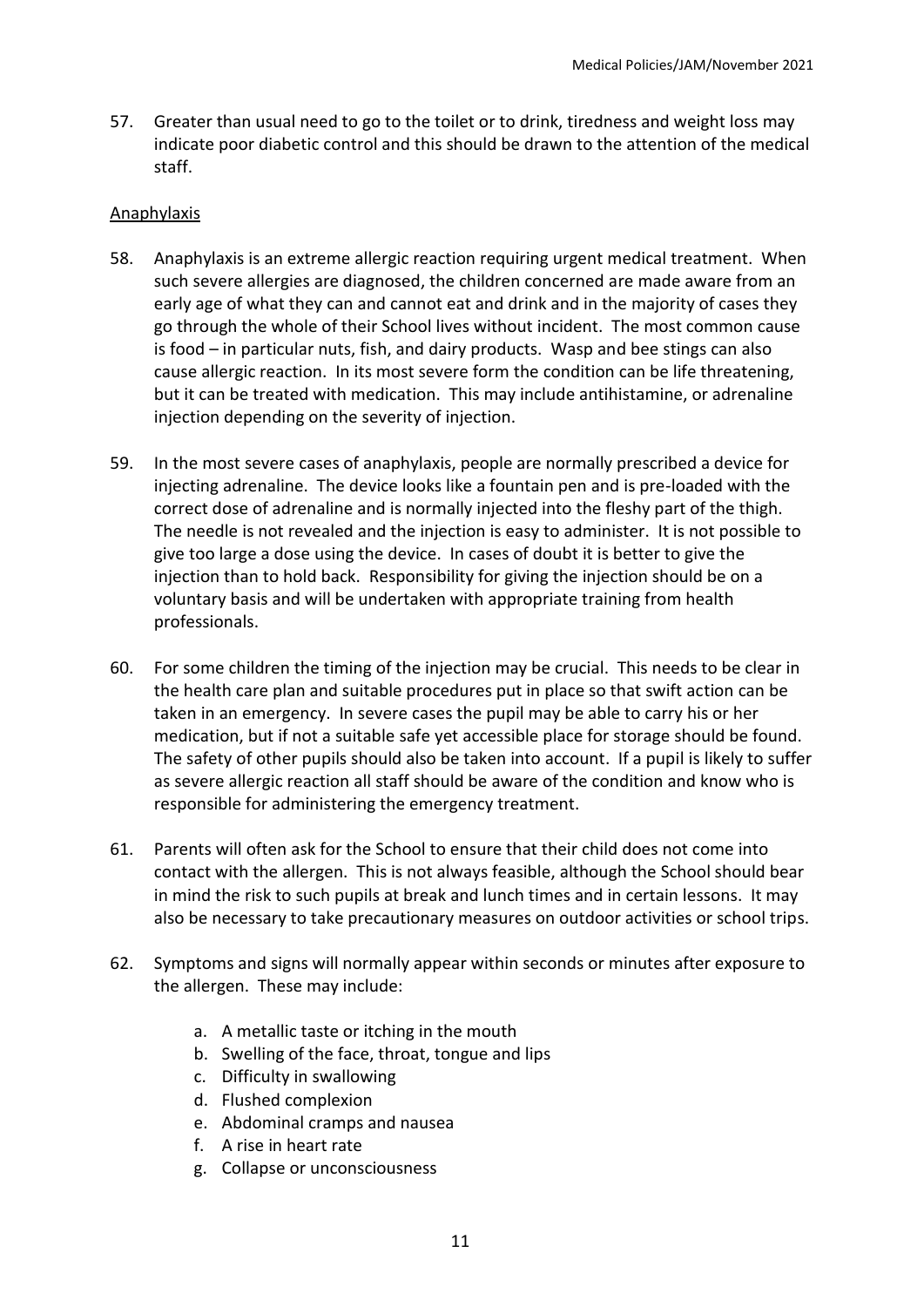- h. Wheezing or difficulty breathing
- 63. Each pupil's symptoms and allergens will vary and will need to be identified in the health care plan.
- 64. Call an ambulance immediately (and the Medical Centre) if there is any doubt about the severity of the reaction or if the pupil does not respond to treatment.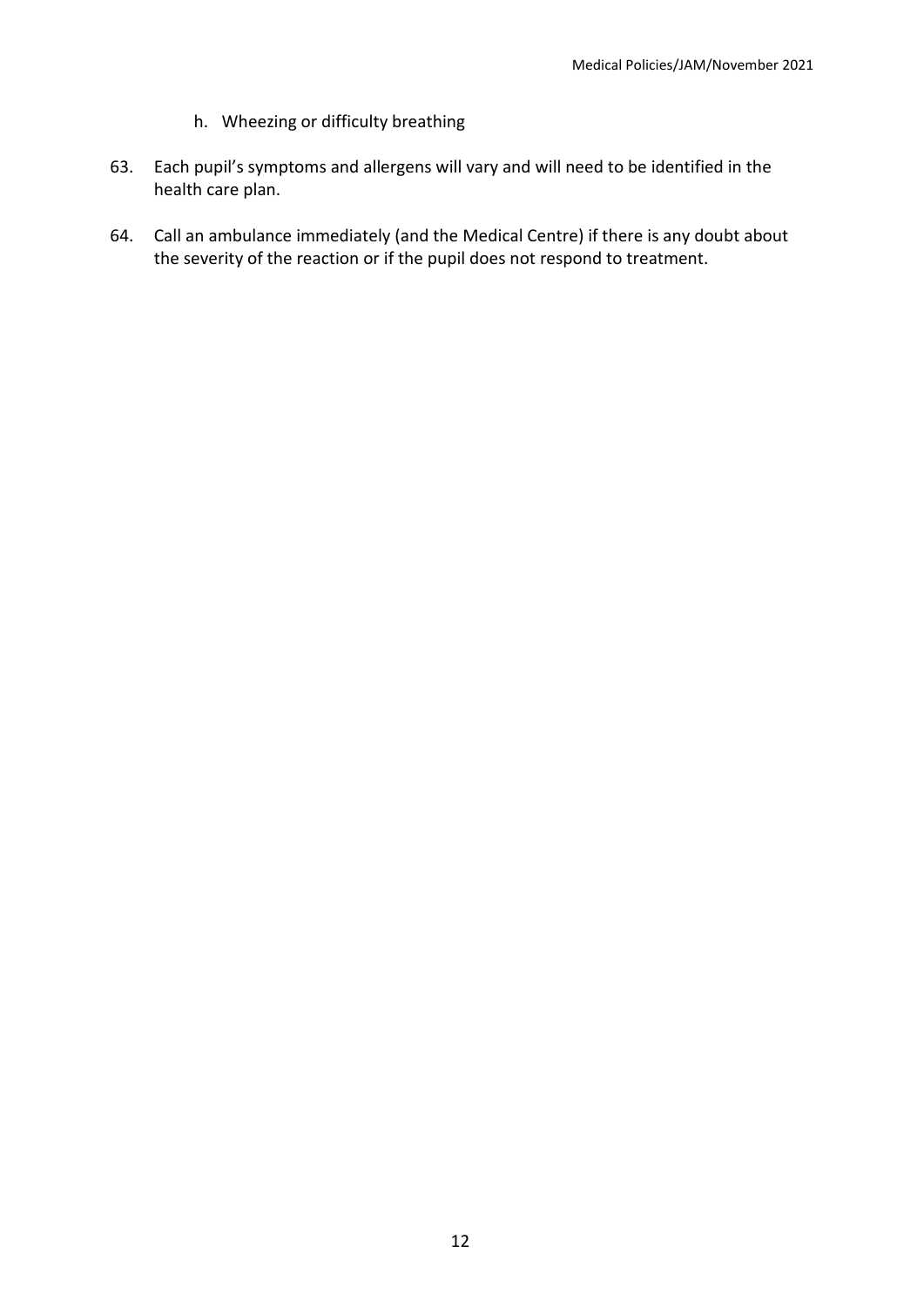## **SELF-MEDICATION POLICY**

- 1. This policy refers to pupils who have been prescribed medication and are selfadministering their own medication.
- 2. There are several conditions where a pupil should self-administer their own medication. These include inhalers for asthma, topical preparations for acne/eczema, insulin injections for diabetes and oral contraceptives.
- 3. The prescribing doctor will consider risk factors during a consultation before suggesting a particular drug. This will include possible allergic reactions, effect of overdose and the potential danger to other pupils in the house should they gain access to the medication.
- 4. All children who self-administer medication should have access to a private lockable space where medication can be stored. The medication should only be removed from this space for administration (with the exception of blue asthma inhalers) and returned for safe storage. Any adult who normally enters a study/bedroom must report any medication left outside the lockable space to the Housemaster/Housemistress, and the pupil referred to the Medical Centre for further education and risk assessment.
- 5. Medication for asthma and contraception would be of low risk of serious harm if taken by a third party. The risk of this occurring should be prevented by having medication locked up at all times unless it is being taken at that particular time.
- 6. Injections of insulin for diabetes should be kept in a lockable fridge with a thermometer. Temperature readings should be taken on all weekdays and the AHSM should have a spare key. The pupil may carry a pen with insulin, which may be required during the day.